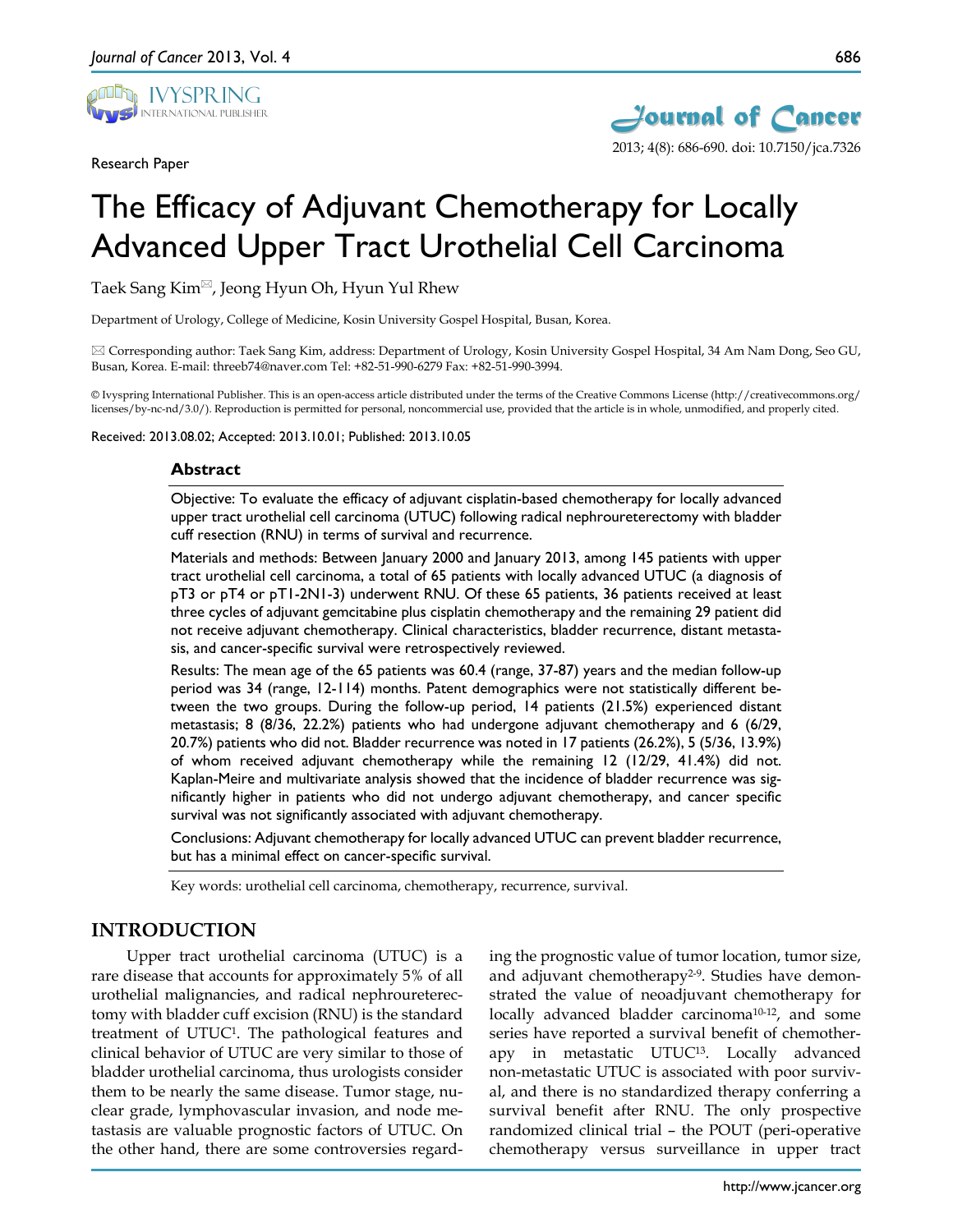urothelial cancer) trial just started in April 2012 in United Kingdom14. Some urologists administer adjuvant chemotherapy after RNU although there is a lack of data supporting its efficacy of in UTUC. Therefore, we assessed the significance of adjuvant chemotherapy in UTUC after RNU focusing on survival.

## **MATERIAL AND METHODS**

The study flow chart is described in Fig. 1. After obtaining institutional review board approval, we retrospectively reviewed the medical records of 145 patients diagnosed with UTUC between January 2000 and January 2013. Among them, a total of 65 patients had non-metastatic, locally advanced upper tract urothelial cell carcinoma (pT3 or pT4 or pT1-2N1-3) after undergoing RNU. We performed radical nephroureterectomy with bladder cuff resection by laparoscopic and open approach. Hilar lymph node was routinely removed in all our procedures. In cases of presence of hyperplastic lymph nodes, beside the

great vessel or hilum we tried to resect grossly visible or palpable lymph node as meticulously as possible. After discharge, patients re-visited out-patient clinic, then we explained the potential benefit (survival gain) and disadvantage of adjuvant chemotherapy (uncertainty of survival benefit, chemo-toxicities, medical co-morbidity, financial problem) to these patients. After gathering chemotherapy candidates, we checked creatinine clearance of these patients between 2 and 4 weeks after operation for making optimal dose of cisplatin. The first cycle of chemotherapy was performed within 4 weeks. A total of 36 patients received at least three cycles of adjuvant gemcitabine plus cisplatin chemotherapy while remaining 29 patients did not go through chemotherapy due to uncertainty of chemo-toxicities (13 patients),

#### **Fig 1.** Study flow diagram.

survival benefit (7 patients), medical co-morbidities (5 patients) and financial issues (4 patients). The chemotherapy patients were administered 1000 mg/m2 gemcitabine on day 1, 8, and 15 and 70 mg/m2 cisplatin on day 2 for the GC regimen. The dose of cisplatin was reduced from 50 to 70% of normal dose when estimated glomerular filtration rate was under 70ml/minutes. After RNU or adjuvant chemotherapy, the patients received follow-up of routine hematology and biochemistry, cystoscopy, urinary cytology, simple chest x-ray every three months for the first two years, every six months in the next two years, and annually thereafter. Abdominopelvic CT scan was performed every six months in the first two years then annually afterward. We retrospectively reviewed medical records for clinical data and radiologic findings. Pathologic stage and nuclear grade were analyzed according to the AJCC (American Joint Committee on Cancer) and 1998 WHO/International Society of Urologic Pathology consensus classification<sup>15</sup>.

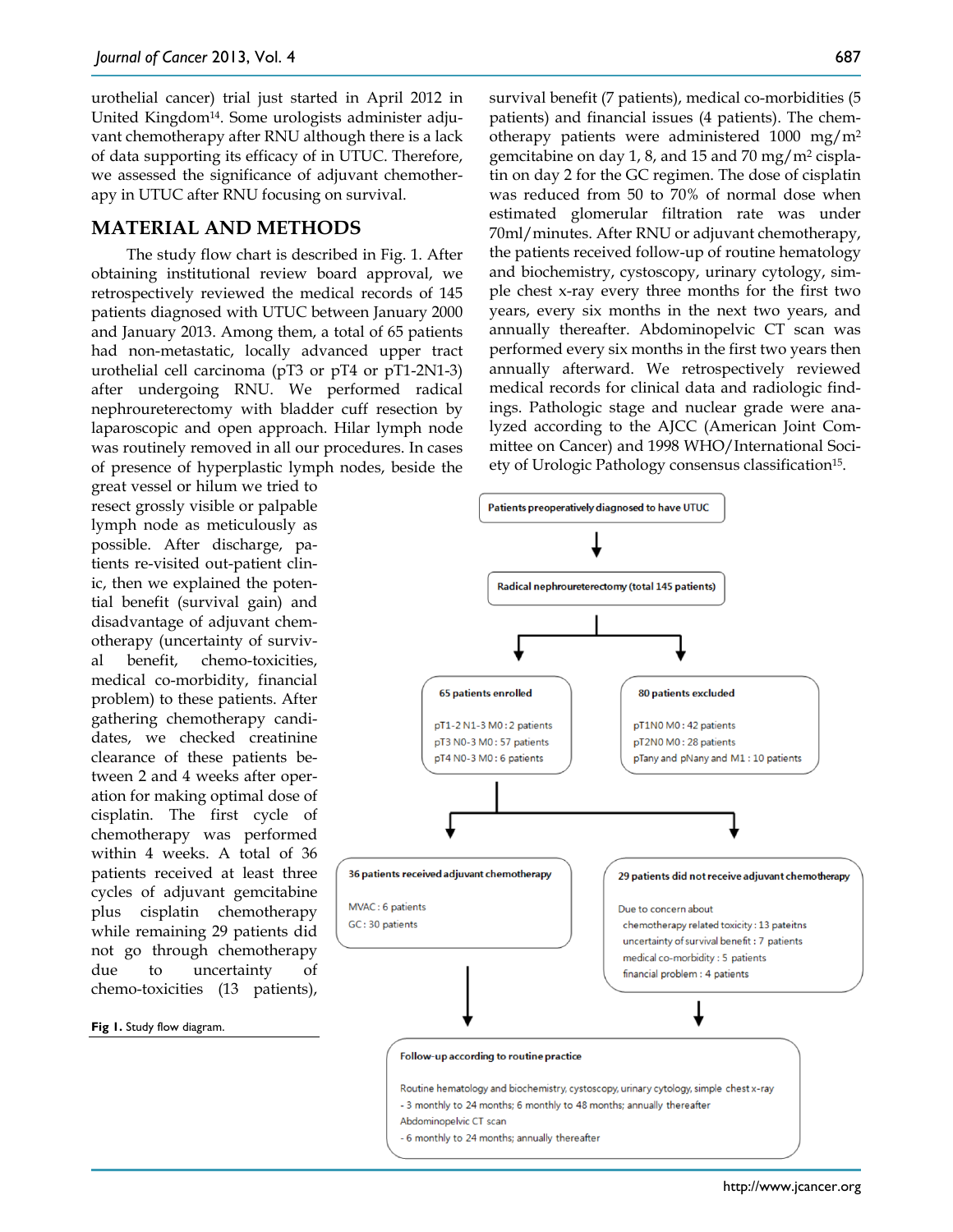The characteristics of the chemotherapy group and non-chemotherapy group were analyzed using Fisher's exact test. Bladder recurrence free survival and cancer-specific survival were assessed using the Kaplan-Meier method and compared between the two groups using the log-rank test. The prognostic significance of clinical variables was evaluated by the Cox proportional hazards model, and a p-value < 0.05 was considered statistically significant for all analyses.

## **RESULTS**

## **Patient characteristics**

The mean age of the 65 patients was 60.4 (range, 37-87) years and the median follow-up period was 34 (range, 12-114) months. Perioperative clinical data were not statistically different between the two groups, except bladder recurrence. Detailed characteristics of each patient group are summarized in Table 1.

#### **Recurrence and survival**

During follow-up period, 14 patients (21.5%) experienced distant metastasis, 8 (8/36, 22.2%) of whom underwent adjuvant chemotherapy while the remaining 6 (6/29, 20.7%) patients did not. Bladder recurrence was noted in 17 patients (26.2%) at a median of 8 months (range, 3-30), 5 (5/36, 13.9%) in the adjuvant chemotherapy group and 12 (12/29, 41.4%) in the group that did not receive chemotherapy. On multivariate cox proportional hazard model analysis, bladder recurrence was significantly higher in patients who did not undergo adjuvant chemotherapy (p=0.001, HR=14.862), and cancer-specific survival was significantly associated with lymph node involvement (p<0.001, HR=42.78). Cancer-specific survival was not associated with adjuvant chemotherapy (Tables 2). In Kaplan-Meier analysis, the bladder recurrence free survival was significantly higher in adjuvant chemotherapy group than non-chemotherapy group (log-rank test, p=0.026). However, there was no significant difference in the cancer-specific survival (log-rank test,  $p=0.47$ ) (Figure 2).

**Table 1.** The patients' characteristics.

|                           | Chemo-              | No chem-             | Total          | p-value |
|---------------------------|---------------------|----------------------|----------------|---------|
|                           | therapy<br>$(n=36)$ | otherapy<br>$(n=29)$ | $(n=65)$       |         |
| Age (year)                |                     |                      |                | 0.273   |
| < 60                      | 22                  | 12                   | 34             |         |
| $\geq 60$                 | 14                  | 17                   | 31             |         |
| Gender                    |                     |                      |                | 0.820   |
| male                      | 19                  | 21                   | 40             |         |
| female                    | 17                  | 8                    | 25             |         |
| <b>Tumor location</b>     |                     |                      |                | 0.914   |
| renal pelvis              | 26                  | 20                   | 46             |         |
| ureter                    | 10                  | 9                    | 19             |         |
| Pathological tumor stage  |                     |                      |                | 0.125   |
| pT1-2N1-3                 | $\overline{2}$      | $\boldsymbol{0}$     | $\overline{2}$ |         |
| pT3N0-3                   | 30                  | 27                   | 57             |         |
| pT4N0-3                   | 4                   | $\overline{2}$       | 6              |         |
| Nuclear grade (WHO)       |                     |                      |                | 0.388   |
| grade 1/2                 | 4                   | 6                    | 10             |         |
| grade 3                   | 32                  | 23                   | 55             |         |
| Lymphovascular inva-      |                     |                      |                | 0.266   |
| sion                      |                     |                      |                |         |
| $(\text{-})$              | 22                  | 16                   | 38             |         |
| $^{(+)}$                  | 24                  | 13                   | 27             |         |
| Lymph node                |                     |                      |                | 0.458   |
| $(\cdot)$                 | 28                  | 26                   | 54             |         |
| $^{(+)}$                  | 8                   | 3                    | 11             |         |
| Urine cytology            |                     |                      |                | 0.553   |
| $(\text{-})$              | 16                  | 12                   | 28             |         |
| $^{(+)}$                  | 20                  | 17                   | 37             |         |
| <b>Bladder recurrence</b> |                     |                      |                | 0.001   |
| $(\text{-})$              | 31                  | 17                   | 48             |         |
| $^{(+)}$                  | 5                   | 12                   | 17             |         |
| Distant metastasis dur-   |                     |                      |                | 0.590   |
| ing follow-up             |                     |                      |                |         |
| $(\text{-})$              | 28                  | 23                   | 51             |         |
| $^{(+)}$                  | 8                   | 6                    | 14             |         |

**Table 2.** Multivariate analysis for predicting bladder recurrence and cancer-specific free survival.

|                |           | Bladder recurrence |         |       | Cancer-specific free survival |         |
|----------------|-----------|--------------------|---------|-------|-------------------------------|---------|
|                | <b>HR</b> | 95% CI             | p-value | HR    | 95% CI                        | p-value |
| Age            | 1.22      | 0.39-3.72          | 0.631   | 1.50  | $0.75 - 3.53$                 | 0.221   |
| Gender         | 0.23      | $0.03 - 1.84$      | 0.149   | 0.57  | $0.21 - 1.64$                 | 0.171   |
| Tumor location | 0.78      | $0.32 - 2.85$      | 0.482   | 1.62  | $0.54 - 6.21$                 | 0.438   |
| Nuclear grade  | 1.84      | $0.46 - 7.35$      | 0.359   | 3.85  | 0.70-18.3                     | 0.094   |
| LNI            | 1.23      | 0.41-3.86          | 0.761   | 42.78 | 8.7-210.36                    | 0.000   |
| <b>LVI</b>     | 0.82      | $0.16 - 6.10$      | 0.635   | 1.86  | $0.57 - 5.40$                 | 0.337   |
| Urine cytology | 1.78      | $0.43 - 7.26$      | 0.325   | 1.33  | $0.81 - 2.36$                 | 0.110   |
| ACT            | 14.862    | 3.20-68.99         | 0.001   | 1.94  | 0.55-5.77                     | 0.210   |

HR : hazard ratio, CI : confidence interval, LNI : lymph node involvement, LVI : lymphovascular invasion, ACT : adjuvant chemotherapy.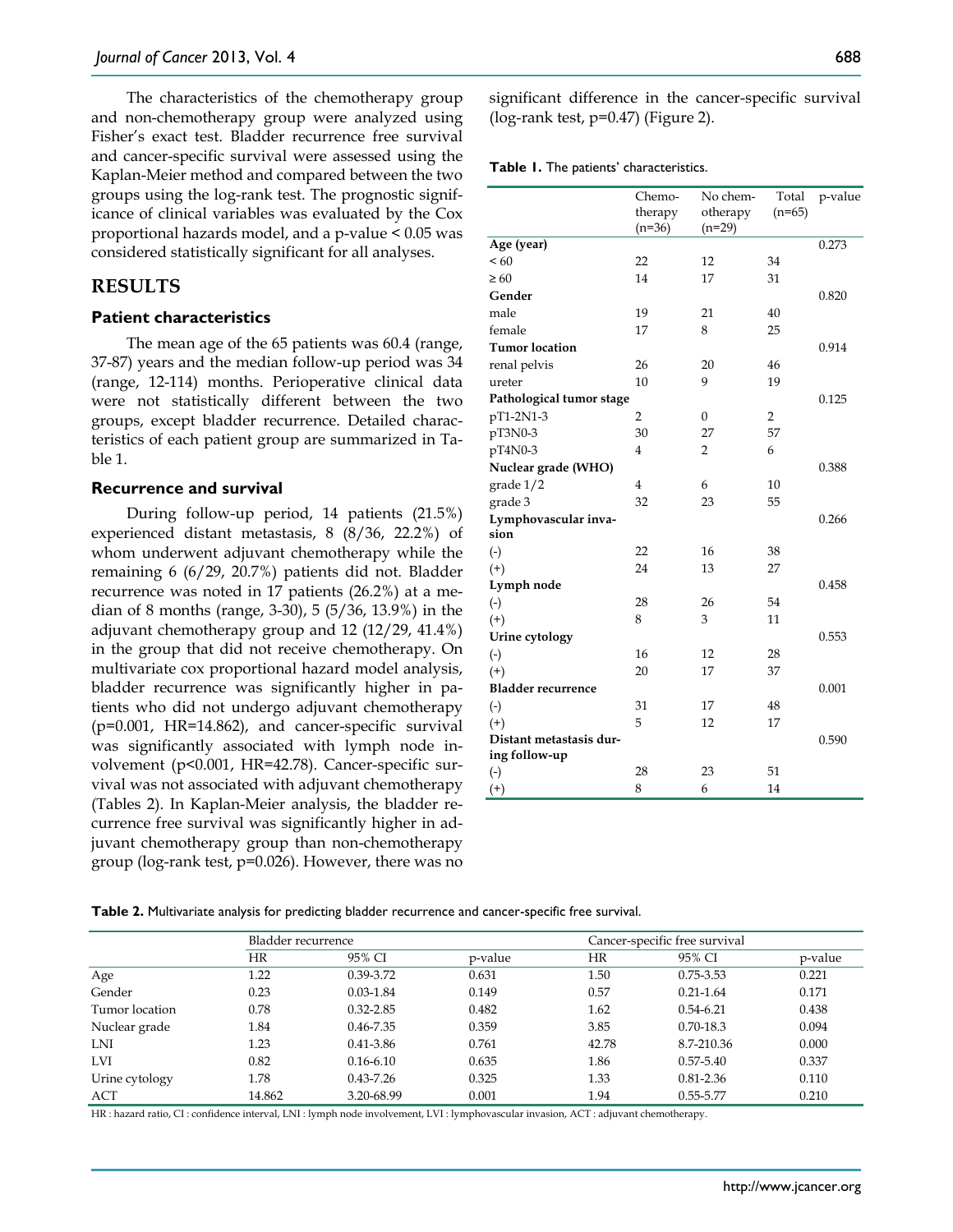

**Fig 2. Kaplan-Meier analyses of bladder recurrence free survival and cancer-specific survival.** In Kaplan-Meier analysis, bladder recurrence free survival was significantly higher in adjuvant chemotherapy group than non-chemotherapy group (A; log-rank test, p=0.026). However, there was no significant difference in the cancer-specific survival (B; log-rank test, p=0.47).

## **DISCUSSION**

Advanced UTUC is difficult to treat because of the poor survival rate and high rate of recurrence. The five-year survival rate of low stage (pT1) UTUC is known to be greater than 90%. However, pT3 stage UTUC has a poor five-year survival rate of approximately 50%, and this rate decreases to 5% in pT4 stage

The survival benefit of neoadjuvant chemotherapy before radical cystectomy in patients with invasive bladder carcinoma has been demonstrated $10-12$ ; however, the efficacy of adjuvant chemotherapy after radical cystectomy remains controversial9. As is the case for bladder carcinoma, there are limited data on the efficacy of adjuvant chemotherapy for UTUC. Until the results of POUT trials or other randomized prospective clinical trials are to be revealed, some will give adjuvant chemotherapy without any reliable data while others will not due to an uncertainty of benefit14. Further complicating the issue, uro-oncologists may hesitate to administer chemotherapeutic agents after RNU based on concern over nephrotoxicity to the solitary kidney.

Kwak et al. suggested that adjuvant chemotherapy for high-risk UTUC (including stage pT2) can provide a therapeutic benefit<sup>16</sup>; however, Lee et al. reported that there was no significant difference in cancer-specific survival or recurrence-free survival between an adjuvant chemotherapy group and non-chemotherapy group<sup>17</sup>. According to the largest study to date conducted by Hellenthal, adjuvant chemotherapy has no survival benefit for high-risk UTUC18. In our study, 19 patients died during the follow-up period due to disease progression; however, there was no significant difference in survival between the adjuvant chemotherapy and non-chemotherapy groups. Hisataki et al. reported that most instances of recurrence developed within two years after RNU, and the majority of bladder recurrence cases (19 of 22 bladder recurrent patients) in UTUC were non-muscle invasive bladder cancers<sup>19</sup>. Our study showed similar results. A total of 17 patients experienced bladder recurrence at a median of 8 months. However, all bladder recurrences were non-muscle invasive bladder cancers and could be treated by transurethral resection with intravesical BCG or mitomycin C instillation.

Cho et al. reported that baseline creatinine clearance decreased below 60 ml/min in 83.3% of patients after nephroureterectomy. However, the majority of patients with a solitary kidney underwent cisplatin-based chemotherapy without serious adverse events<sup>20</sup>. We also believe that nephrotoxicity to the single renal unit is not a major concern in adjuvant chemotherapy. In our analysis, known prognostic factors such as lymphovascular invasion, tumor location (ureter or renal pelvis), and nuclear grade were not significantly associated with survival. These results may be due to the fact that we included only patient with stage pT3 or pT4 disease. If we had in-